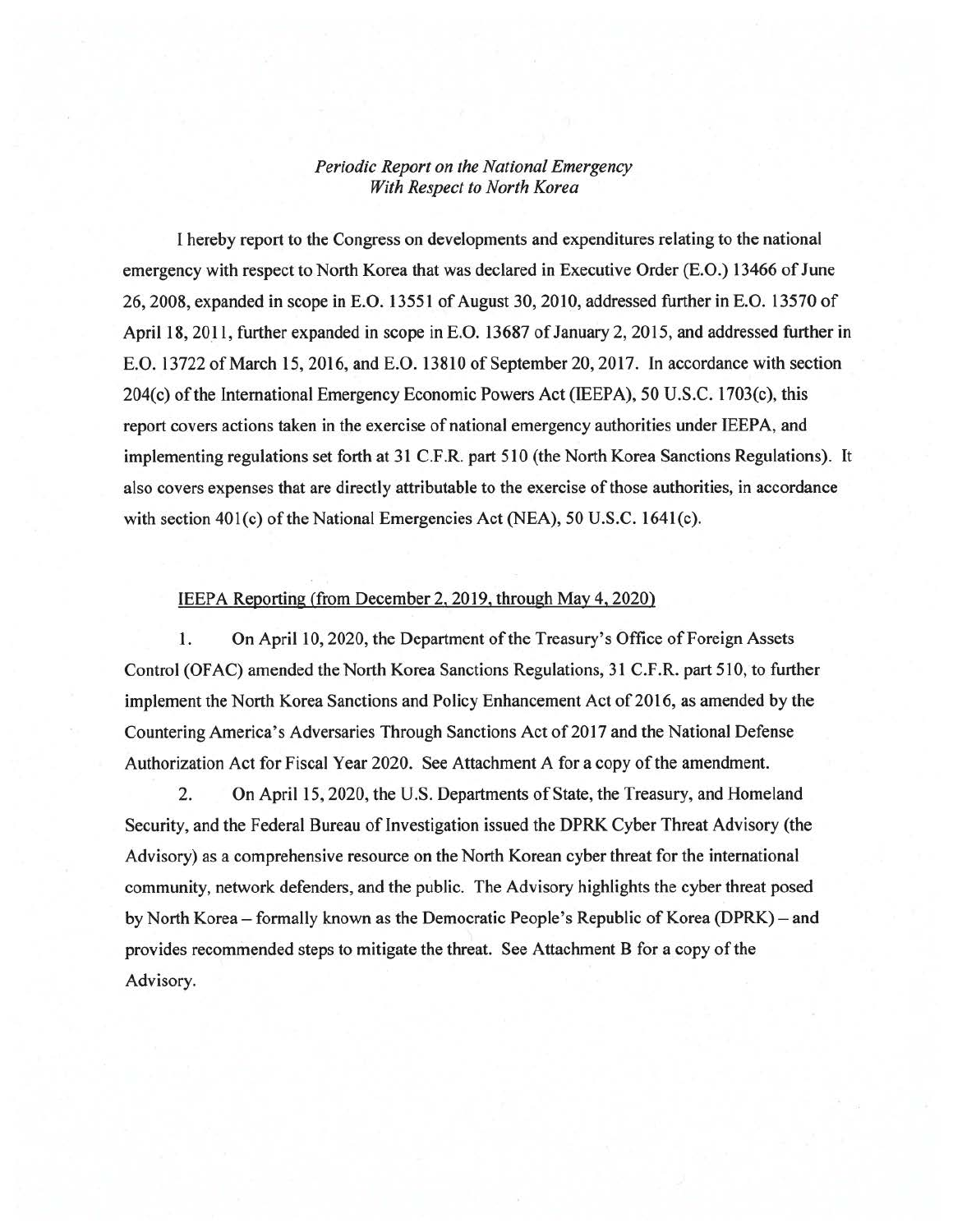3. On January 14,2020, OFAC designated two entities, North Korea-based Korea Namgang Trading Corporation and China-based Beijing Sukbakso, pursuant to the authorities referenced above.

On March 2, 2020, OF AC designated two Chinese nationals involved in laundering stolen cryptocurrency from a 2018 cyber intrusion against a cryptocurrency exchange pursuant to the authorities referenced above. This cyber intrusion is linked to Lazarus Group, a U.S. designated North Korean state-sponsored malicious cyber group.

Also on March 2, 2020, OF AC removed two entities from OF AC's Specially Designated Nationals and Blocked Persons List.

4. OF AC closed 80 licensing cases (which may take the form of denial letters, license amendments, "return-without-action" letters, general information letters, interpretive guidance letters, specific licenses, closed without determination letters, or withdrawals), pursuant to the authorities referenced above.

5. Thirty-three transactions, totaling approximately \$106,000, were reported to OFAC as blocked pursuant to the authorities referenced above. In addition, U.S. banks rejected 31 transactions in support of otherwise prohibited transactions in which there were no blockable interests, resulting in disruption of at least \$362,000 in business relating to North Korea.

6. OF AC continues to discuss this program during its numerous outreach events to the financial, securities, and international trade communities. Details of this program also are available to the public on the Department of the Treasury's website.

## NEA Reporting (from December 27.2019. through June 26. 2020)

7. The expenses incurred by the federal government that are directly attributable to the exercise of powers and authorities conferred by the declaration of a national emergency with respect to North Korea are estimated to be approximately \$4.13 million, most of which represent wage and salary costs for the Departments of the Treasury, State, and Justice who implement, administer, and enforce the sanctions discussed in this report. This amount reflects only costs associated with the economic sanctions related to North Korea which are administered under the aforementioned authorities by the aforementioned government agencies.

2